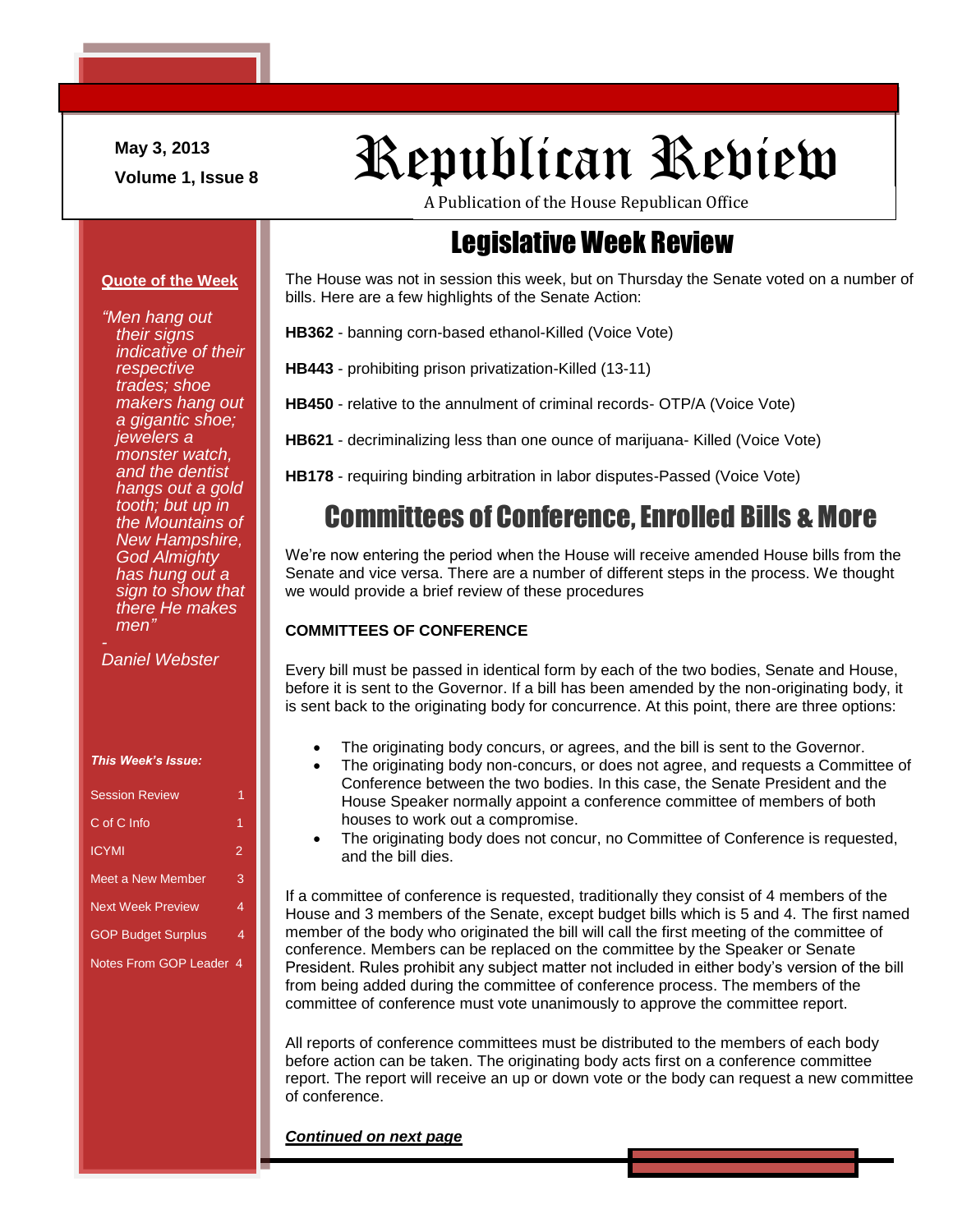### Republican Review Page 2 of 4

### ICYMI (In Case You Missed It)

On Tuesday, the Senate Judiciary Committee voted 4-1 to recommend ITL on HB135, which repeals "Stand Your Ground."

This bill would repeal the current law which allows a person to use deadly force in self-defense and instead force the person to retreat. The passage of this bill would restrict the basic rights that citizens have and send the entirely wrong message.

The bill now goes to the floor of the Senate where the full Senate will vote on it.

### Senate Committee Votes to Kill HB135 **House Committee Votes to Ban Lead Jigs**

[On Tuesday, the Fish and Game Committee voted 9-6 to](http://www.unionleader.com/article/20130501/NEWS06/130509948)  recommend [OTP on SB 89, a bill to ban lead sinkers and jigs](http://www.unionleader.com/article/20130501/NEWS06/130509948)  [that weigh an ounce or less.](http://www.unionleader.com/article/20130501/NEWS06/130509948)

House Republican Leadership opposed the bill, and will continue to do so when it comes to the full House floor.

The NH Department of Fish and Game has been a vocal opponent of this bill along with fishermen and businesses across the state.

Altogether, SB89 is based off on lofty evidence surrounding lead and loon populations. This legislation will have a massive negative economic impact on the fishermen and business around the state, forcing them to switch to more expensive tackle that will cost thousands of dollars and the lack of clear enforcement within the bill is also worrisome.

### Important Dates

- **Republican Caucus** Wednesday, May 8th at 9:00am in LOB 305-307 *(Open to House Republican Members Only)*
- **House Session-** Wednesday, May 8th at 10:00am

### Information on Committees of Conference Cont….

### **ENROLLED BILLS**

When a bill has passed both houses, it is sent to the Committee on Enrolled Bills for the purpose of enrolling. This committee carefully examines the bill for clerical errors or formal imperfections. In case of such errors, it reports them back to both houses for amendment in those particulars only.

Once the enrolling reports are read in each house, the bill is signed by the Senate President or the Speaker of the House. (This is an administrative function only and does not carry power of veto by refusal.) The bill is then forwarded to the Secretary of State.

The bill is transmitted to the Governor by the Secretary of State. It may be recalled from the Governor any time before it is acted upon, by a majority vote of the Senate or House, whichever last had possession.

#### **THE FINAL ACCEPTANCE OR REJECTION OF A BILL**

If the legislature has not adjourned, the Governor has five days in which to sign the bill, veto the bill, or allow the measure to pass without signature. When the bill is signed, it becomes law; if it is neither signed nor vetoed, it becomes law without signature.

If the bill is vetoed, it returns to the body where it originated, with a veto message. This veto, to be overturned, must have a two-thirds roll call vote in each body. It then becomes law without the Governor's signature. Without the two-thirds affirmative vote in both bodies, the veto is upheld.

If the Legislature has adjourned, the Governor has five days (excluding Sundays and holidays) in which to sign the bill. If it is not signed, the bill dies. This is the "pocket veto." Each bill carries in its final paragraphs the specific date that it is to go into effect.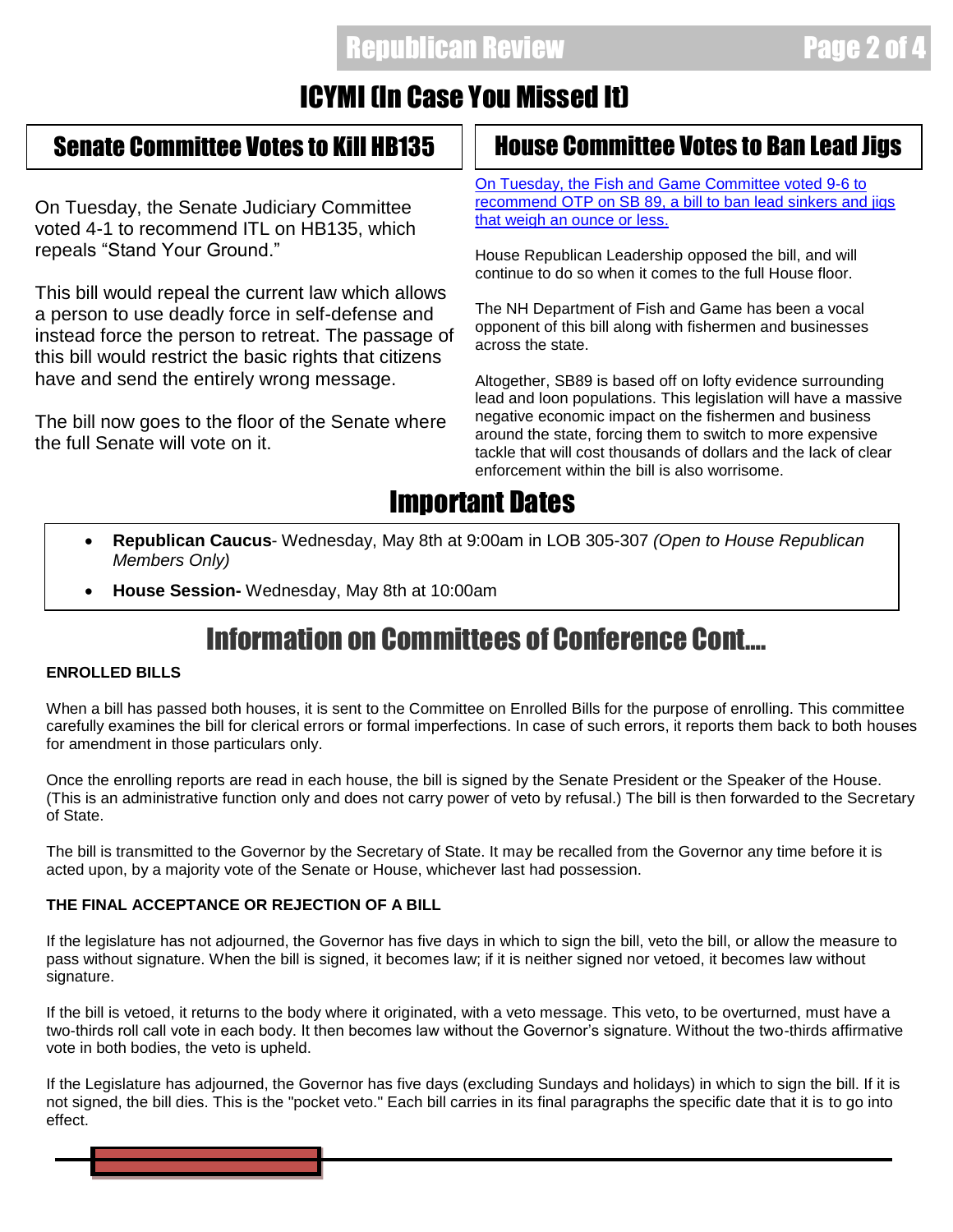### Republican Review Page 3 of 4

### Rep. Bruce Hodgdon



## Meet a New Member

As a business owner himself, Bruce knows first hand how excessive state regulations and red tape make it hard to expand economically and add jobs. He started his company Hodgdon & Son, Inc. back in 1990 and does site work and excavating for numerous development projects in the area.

Bruce is a native of Northwood, where he and his son operate the company and much of his family lives. Bruce feels very fortunate to have his 2 children and 6 grand children all live nearby.

Since Bruce owns commercial trucks, he finds the Transportation committee a great match for his background and interests. His expertise and involvement has been very helpful in the House Business Caucus.

For his first stint in politics, Bruce is finding the role of Representative very enjoyable and rewarding. Please stop by and say hello (seat 4-85).

Knowing he was about to wrap up 6 rewarding years on the School Board, Bob decided to run for State office and try something new.

Bob has worked in the lighting business for 30 years, starting as an electrical engineer and now focusing on sales and management. He balances working fulltime while serving in the legislature.

He didn't have much experience with Children and Family law before he joined that committee, but he's enjoying the challenge tremendously and increasingly understanding the difficulties many families face in the courts.

 $\frac{1}{2}\frac{1}{2}\frac{1}{2}\frac{1}{2}\frac{1}{2}$ Bob is married and has three children, two of which have graduated college. The youngest is finishing his sophomore year at the University of Maine. In his spare time, Bob enjoys skiing, riding motorcycles and playing softball.

Bob lives in E.Kingston and can be found on Session days in seat 4-71.

### Rep. Bob Nigrello



### Rep. Emily Sandblade



Emily decided to run for state office, because she was impressed with what Republicans were able to accomplish last session, and wanted to be a part of that effort. Like most of us, Emily is focused on "making sure government is extremely careful with tax payer money," and realized the need to get more involved in order to truly make a difference.

Emily been involved in politics for 25 years, was recently Secretary of the Manchester Republican Committee, and now is Membership Director for the NH Liberty Alliance.

Having been in business for 27 years, Emily is very knowledgeable and interested in business issues and finds the Commerce committee a rewarding experience. Emily writes educational software for math and sciences, working on contracts with a number of different companies.

Just recently, Emily earned her Master Gardener Certificate. You can find her knitting, another major past time, during Session days in seat 3-94.